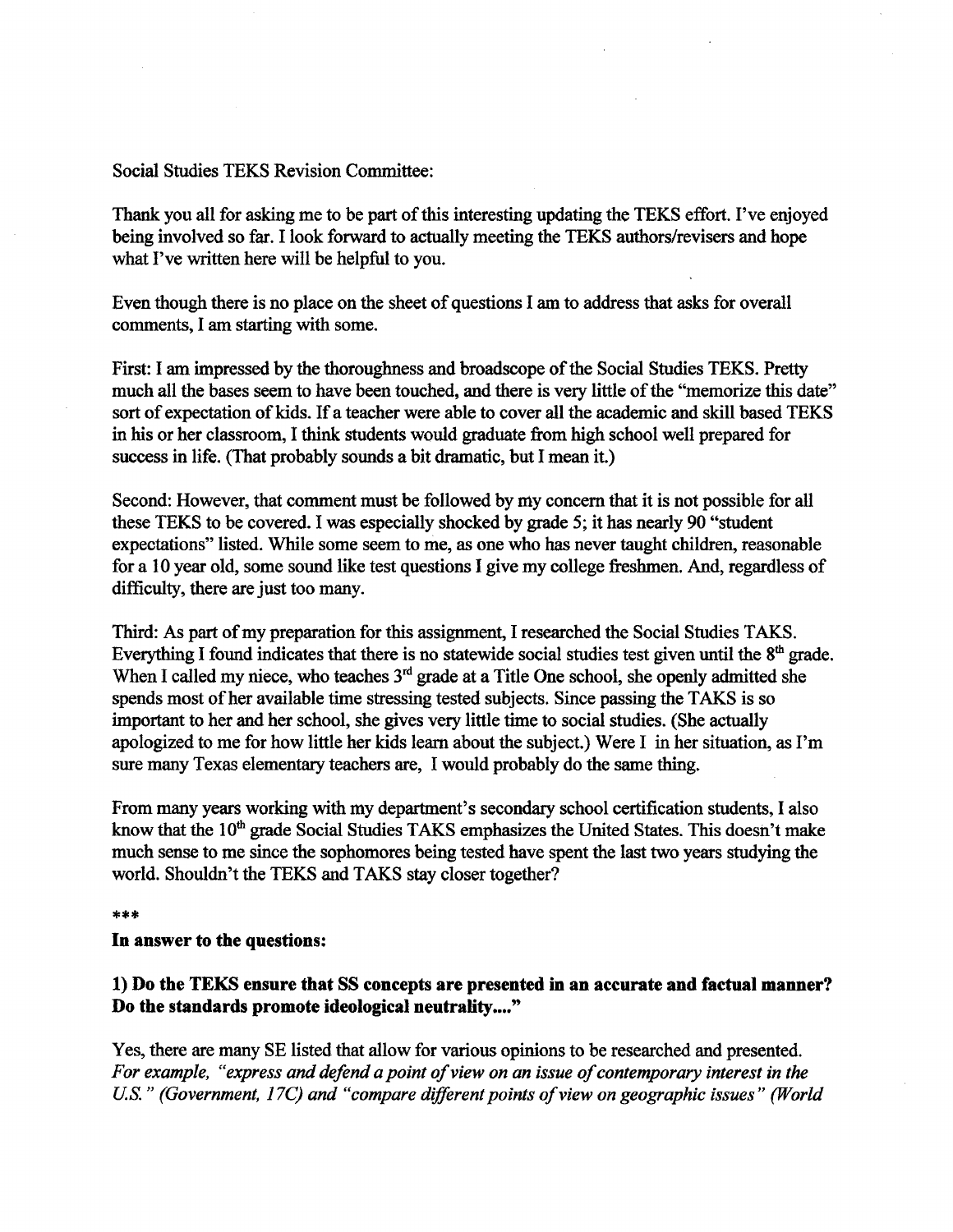*Geography,* 15 C)

My only criticism involves international connections. There aren't many, and teenagers rarely have the foundation to judge events in other places with sufficient information. I think some of the TEKS don't help this.

For example: "identify examples of political, economic and social oppression and violations of *human rights ... "* followed by examples of communist nations. (World History, 18C) This would normally not be a problem, since obviously none of the countries listed is one we want to emulate politically or socially; however, many non-communist nations would also serve as appropriate examples for that statement. As it is, so few non-European nations are mentioned in the secondary TEKS, I don't think "ideological neutrality" is evident here.

Of course, the instructor is the real determiner of accuracy and openness. The TEKS will support a teacher who wants to make his or her classroom a place for disseminating factually accurate information and a safe-haven for students' expressing varied political and social opinions.

## 2) Is a complete and logical development of SS concepts followed for each grade level or course?

I am especially impressed by the K-3rd connections. Most seem to follow in a reasonable and logical manner.

*For example: "explain why people have jobs," (K, 7B), "describe the requirements for various jobs.* (1<sup>st</sup>, 9A), "explain how work provides income..." (2nd, 9A), identify ways of earning, *spending and saving money" (3Td, 6A)* 

However, the links are more difficult to see in secondary. Can a 17 year old really remember and connect with much factual information about American history she learned at 13? I teach honors freshmen who, smart, hard-working, and ambitious for good grades as they are, sometime look at me like I 'm introducing Mandarin. *Yes, they've heard of the Stamp Act; well, they think they've heard of the Stamp Act.* I know it is not up to this committee to recommend rearrangement of classes, but I don't think it's reasonable to assume that just tying  $8<sup>th</sup>$  grade TEKS directly to 11 grade TEKS will create a smooth transition, or help bridge a teenager's knowledge and appreciation of our national past.

The government TEKS seem to be especially well connected. By the time a student takes senior level Government, he has been introduced to major terms and concepts in several previous grades. TEKS have addressed the Constitution, its amendments and various other politically significant documents in at least three other secondary courses. So by the time an older teenager sees these again, he can evaluate them at a more sophisticated level.. *For example: (Gov,* 8 *A-F)* 

## 3) Are historically significant events and people included..."

I think this is fine. Obviously, updating needs to occur, but the major events, especially of U.S. history, seem the most significant ones to emphasize.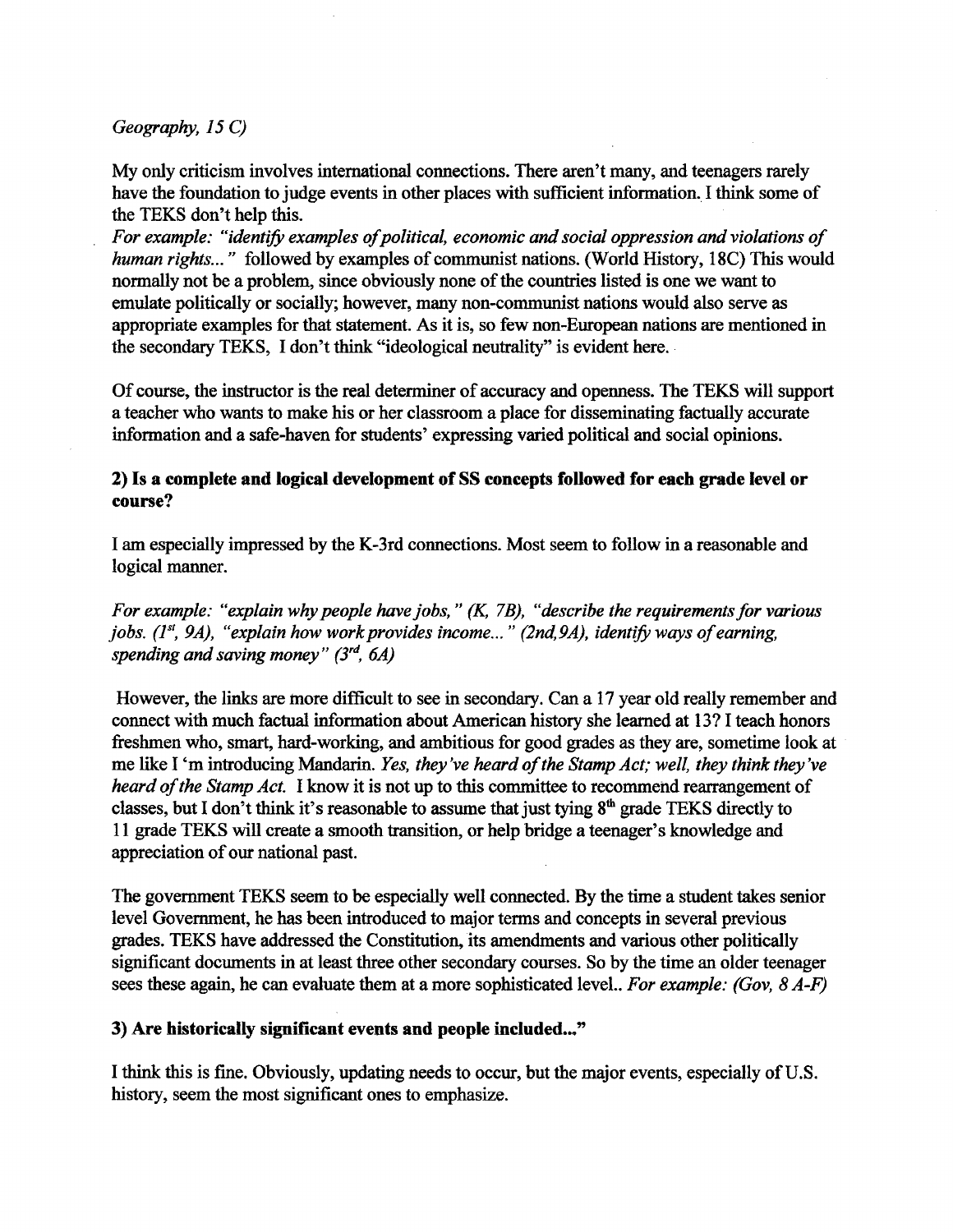I do, however, think more names after the "such as" in many TEKS need to be added, or these examples should be removed entirely. Teachers might be encouraged to select their own examples. I am a great fan of George Washington; I have two pictures of him in my office. However, he is mentioned more than anyone else as representative of some positive American trait, etc. Perhaps an occasional local hero, someone the kids might actually know, would be appropriate. Also, the TEKS might remain more current if some of the people used as examples were more varied and "in the news."

An obvious attempt has been made to include minorities and women as examples. But again, impressive as she was, there are more Texas women than just Barbara Jordan.

#### 4). Have the correct vocabulary and terminology been used?

 $\mathcal{L}$ 

Over all, yes. Perhaps, as an outsider, I am misinterpreting some terms, but a few seem inappropriate. *For example: "compare the regions of Texas with regions of the U.S. and other parts of the world..." (4th, 7C).* First, I think "other" needs to be added before "regions of the U.S.," as we are part of the U.S. But most problemsome to me is the use of "compare." I can't find anything in the earlier grades that implies kids are learning about regions of the world. So how can they "compare" when they get to 4<sup>th</sup> grade? Shouldn't they "identify" before they "compare?"

There are lots of "analyze" verbs, too. For example: "analyze the consequences of human *modification of the environment of Texas, past and present." (4<sup>th</sup>, 9C) The closest connection I* can fmd to this is a SE that 3rd graders *"compare how people in different communities adapt and modify the physical environment." (3rd, 4B).* I am not clear how, as  $4<sup>th</sup>$  graders, they are supposed to "analyze" regions they haven't already studied. While terms such as this may not be as big an issue with older students, it does seem one for elementary kids.

Why is the word "capitalism" never mentioned? (I can only find "free enterprise.") Is this an unpopular word? In my survey class, I stress that the great majority of immigrants, from Jamestown to now, saw/see the U.S. primarily as a place offering personal economic advancement and the chance to secure private property. Isn't that the philosophical foundation of capitalism? Shouldn't the students understand a word used, both positively and negatively, all the time?

Finally, what does "human processes" mean? It's used several places in several grades, but it means nothing to me. I even Googled it, but that didn't help much. ("A process in which human being are involved"?)

## 5. Are there specific areas that need to be updated.

Obviously, the TEKS (or examples) that use former communist nations need to be changed. I also question a stress on the Cold War. (US *II,* 6) I, myself, have really cut back on the Cold War part of my survey course. Almost all my students were born after the Berlin Wall was destroyed; what was a huge event in my Baby Boomer life has very little obvious connection to their own. I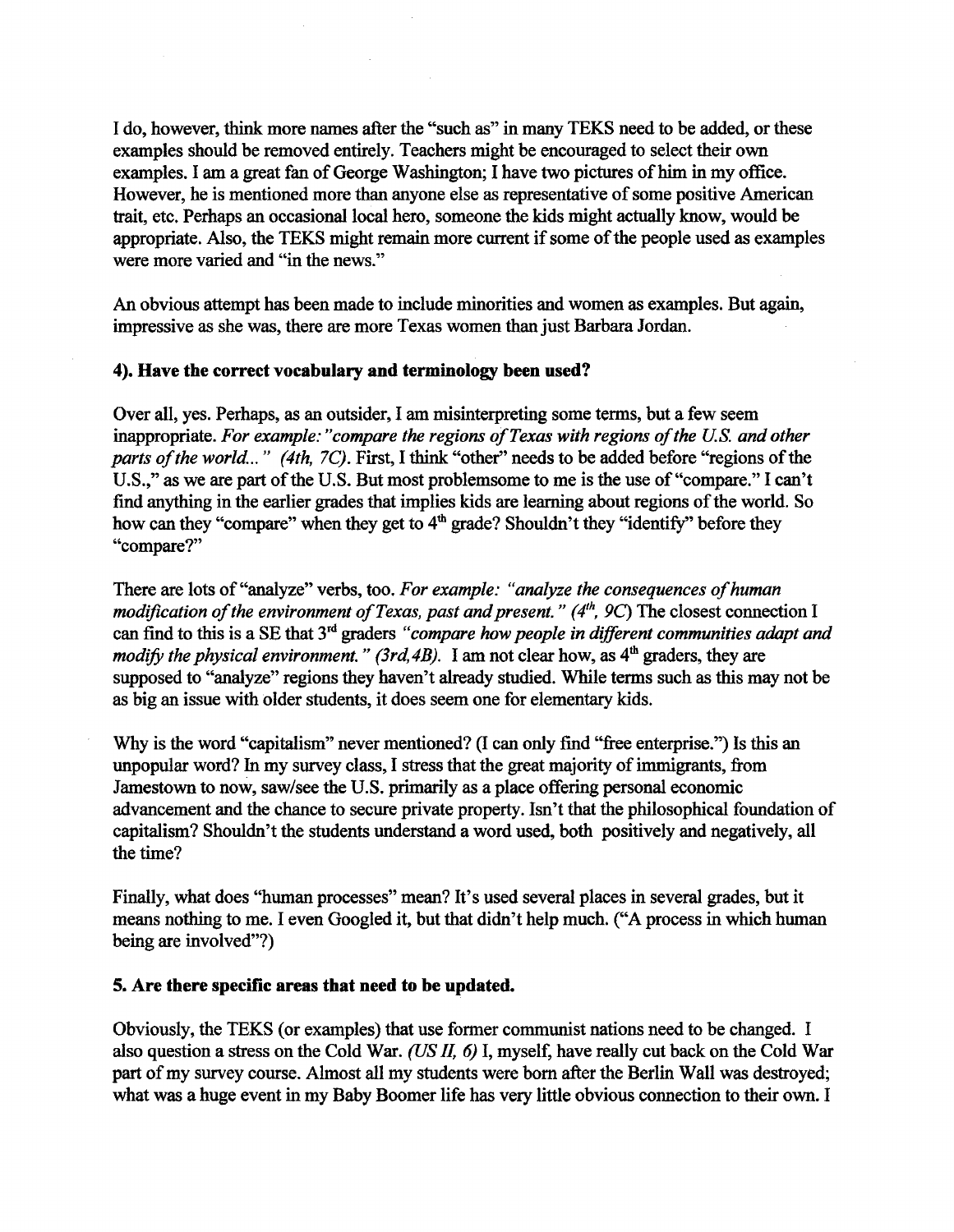suggest some TEKS that highlight Arab nations and culture, and a more serious examination of Islam. I am sure many high school teachers are already doing what I'm suggesting, but there should be TEKS to support their efforts.

There are court cases that could be removed, such as Bakke, and replaced with more recent, significant ones. *(US II,* 17*A)* 

Since Federal law now mandates observations of Constitution Day, maybe some TEKS directly related to that could be added. (Or perhaps some current TEKS could be modified to include CD.)

## 6 Are the SS concepts/content statements grade-level appropriate?

I really can't answer this. Other than being a mom and having volunteered with a kindergarten teacher for years, I have no experience that enables me to say anything worthwhile. However, I do seriously wonder how a teenager can master, "major issues and events of World War II..," *(U.S. II, 6B)* which is only one of the 27 history SE for which she is responsible. One of my own colleagues teaches an entire course on that subject alone.

At the secondary level, there are many SE that seem way too big and complicated to be successfully taught or learned.

#### 7. Are the Student Expectations clear and specific? Do they focus on academic content?

Overall, yes. My primary concern, as I've stated before, is that many of the secondary ones seem unrealistic. For example: *"Summarize the major political, economic, and cultural developments ofcivilizations in China, India andJapan.* " *(World Hist., 6C)* Good griefl

#### 8. Are the SS skills statements...handled properly?

The SS skills are the very best part of the TEKS! They bridge into the next level, from elementary grades on, often without a single modification. Some become more sophisticated as students mature. They are very good.

I don't expect students to enter my classroom with a storehouse of specific, factual information about history or government or geography. (Again, they last studied the Stamp Act over five years before.) But if they come to me able to use and evaluate sources, recognize bias, collect and research appropriate materials, etc., they will succeed in my course and, probably, in any university class.

#### 9. Do the standards promote an appreciation of the basic values of our state and nation...?

Yes. From expecting kids to recognize the flag at 5 and understand the Preamble of the Constitution at 18, the TEKS emphasize our basic (generally accepted) heritage and values.